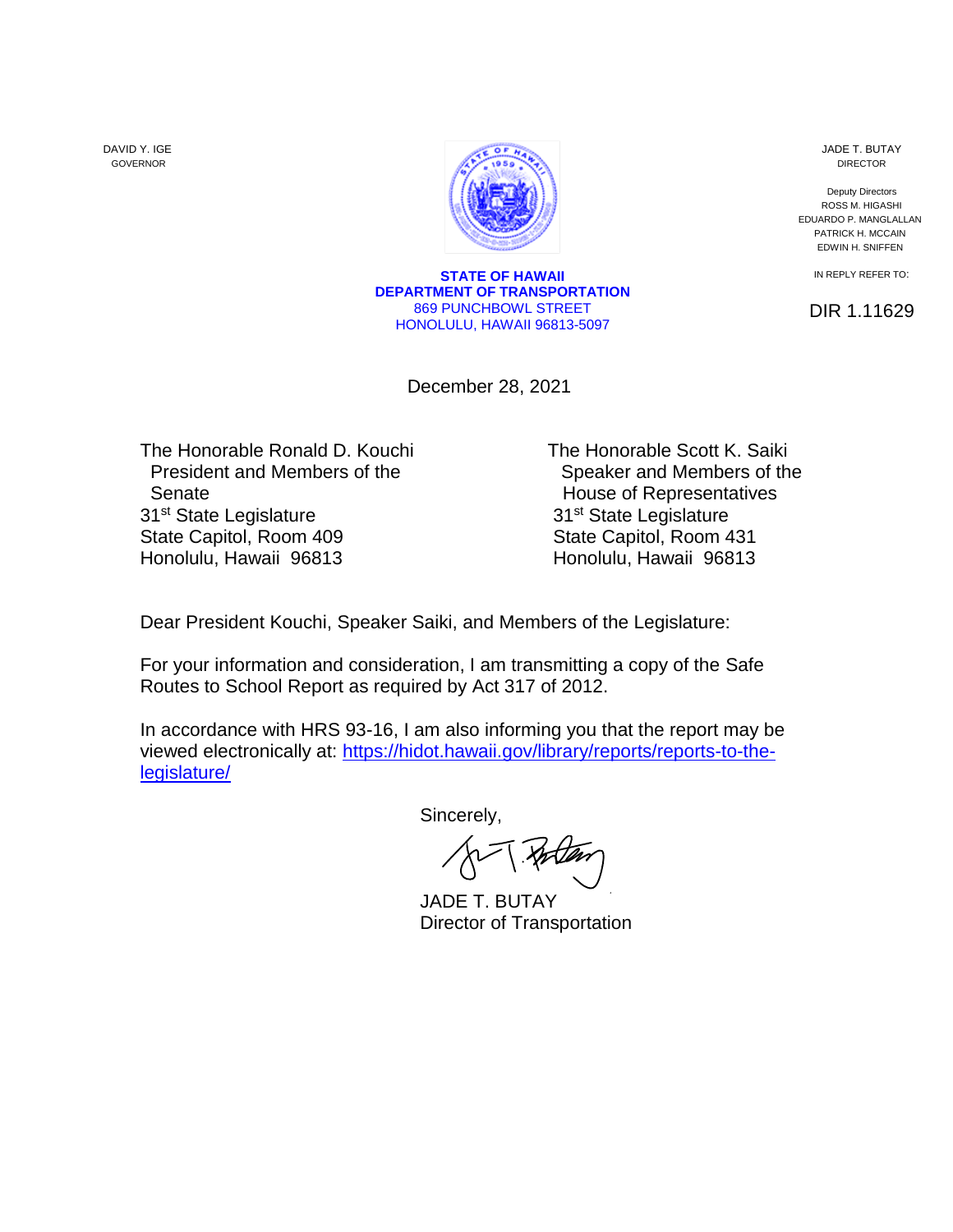### DEPARTMENT OF TRANSPORTATION'S

### REPORT TO LEGISLATURE

OF

### THE STATE OF HAWAII

## REQUIRED UNDER

## SECTION 291C-3, HAWAII REVISED STATUTES

# **ANNUAL REPORT: "SAFE ROUTES TO SCHOOL" FROM ACT 317 SESSION LAWS OF HAWAII 2012**

**STATE OF HAWAII DEPARTMENT OF TRANSPORTATION DECEMBER 2021**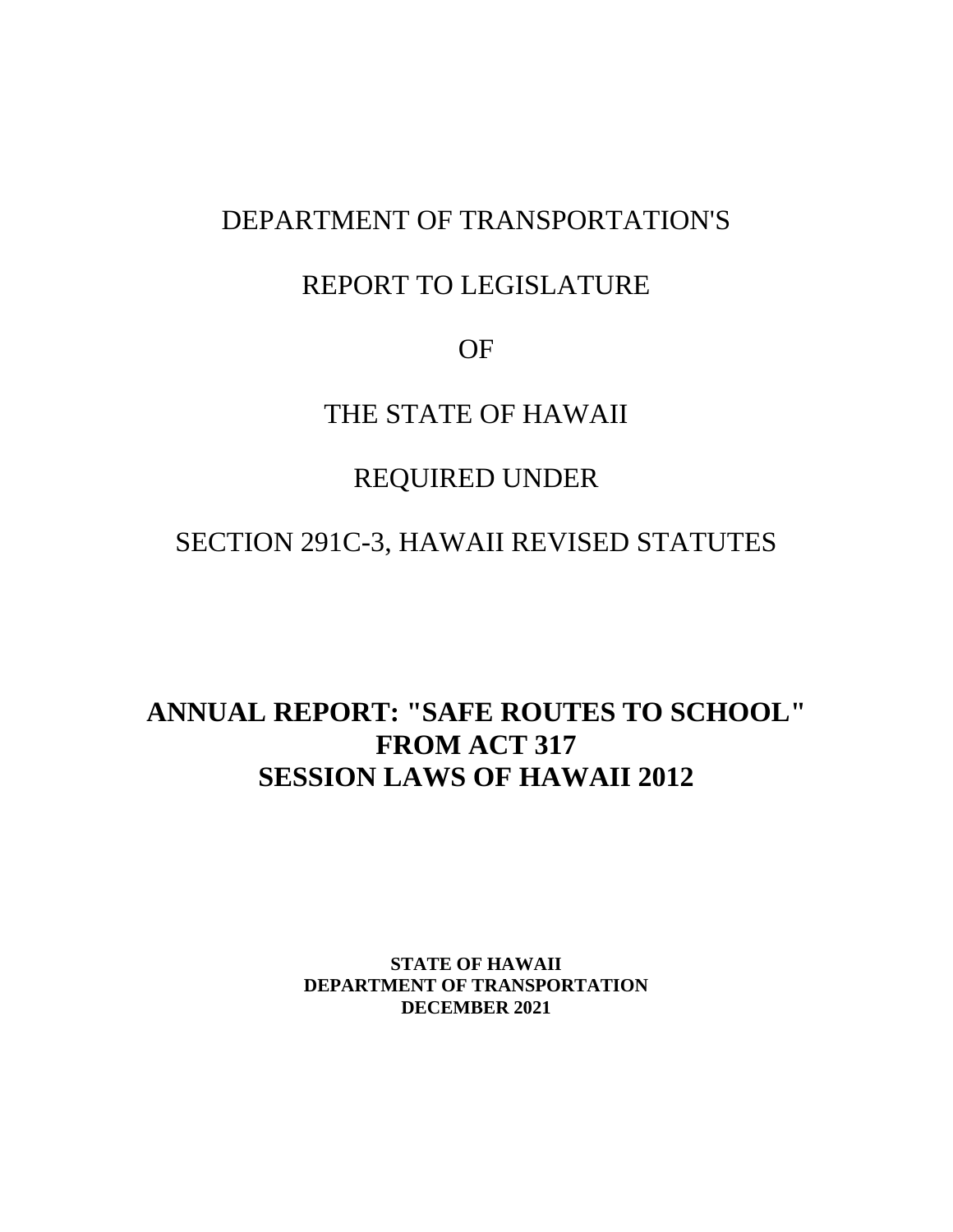#### DEPARTMENT OF TRANSPORTATION'S REPORT TO THE LEGISLATURE OF THE STATE OF HAWAII

#### REQUIRED UNDER

#### SECTION 291C-3 HAWAII REVISED STATUTES

#### **Annual report to the Hawaii Legislature on the Safe Routes to School Program**

Section 291C-3 Hawaii Revised Statutes requires the Department of Transportation (DOT) to report annually on the status and progress of the safe routes to school (SRTS) program.

#### SRTS Federal Program

The federal SRTS program was created by Section 1404 of the Safe, Accountable, Flexible, Efficient Transportation Equity Act: A Legacy for Users (SAFETEA-LU) in 2005 and is a federally-funded program administered by the DOT. It is designed to encourage elementary and middle school aged children to be physically active; make walking and bicycling to school a safe, routine activity; and facilitate planning, development, and implementation of projects and activities that will improve safety and reduce traffic, fuel consumption, and air pollution in the vicinity of schools.

A summary of all SRTS non-infrastructure and infrastructure projects funded with SRTS federal funds obtained under SAFETEA-LU is shown in the attached Table 1 and Table 2, respectively. For projects that are ongoing, or completed but not closed, the amounts shown are the amount of funds awarded and may not reflect the actual cost of each project.

The King Kaumualii School SRTS Phase 1 project is currently under construction and anticipated to be completed in December 2022. The scope of the project includes installing RRFB systems at two marked crosswalks on Hanamaulu Road, and constructing new sidewalk and curb ramps on Hanamaulu Road from King Kaumualii Elementary School to Hanamaulu Place and throughout the length of Akuli Street. In addition, the roadway shoulder along the south side of Hanamaulu Road near the school will be widened and an existing crosswalk on Hanamaulu Road will be relocated.

The Koloa Safe Routes Phase 2 project is currently under construction and anticipated to be completed in January 2023. The scope of the project includes reconstructing the sidewalk on Poipu Road fronting Koloa Elementary, relocating an RRFB system on Poipu Road and relocating an existing crosswalk on Paanau Road. The project also includes constructing new sidewalk and curb ramps on Paanau Road fronting Koloa Elementary School, and on the north side of Paanau Road from Hikina Road west to an existing sidewalk. In addition, bike lanes and accommodations for pedestrians will be provided along Poipu Road from Koloa Road to Blake Lane.

The County of Kauai plans to complete the Kalaheo School SRTS Phase 1 project at a later time using other funds. Therefore, SRTS federal funding for the Kalaheo School SRTS Phase 1 project was cancelled and the project was removed from Table 2.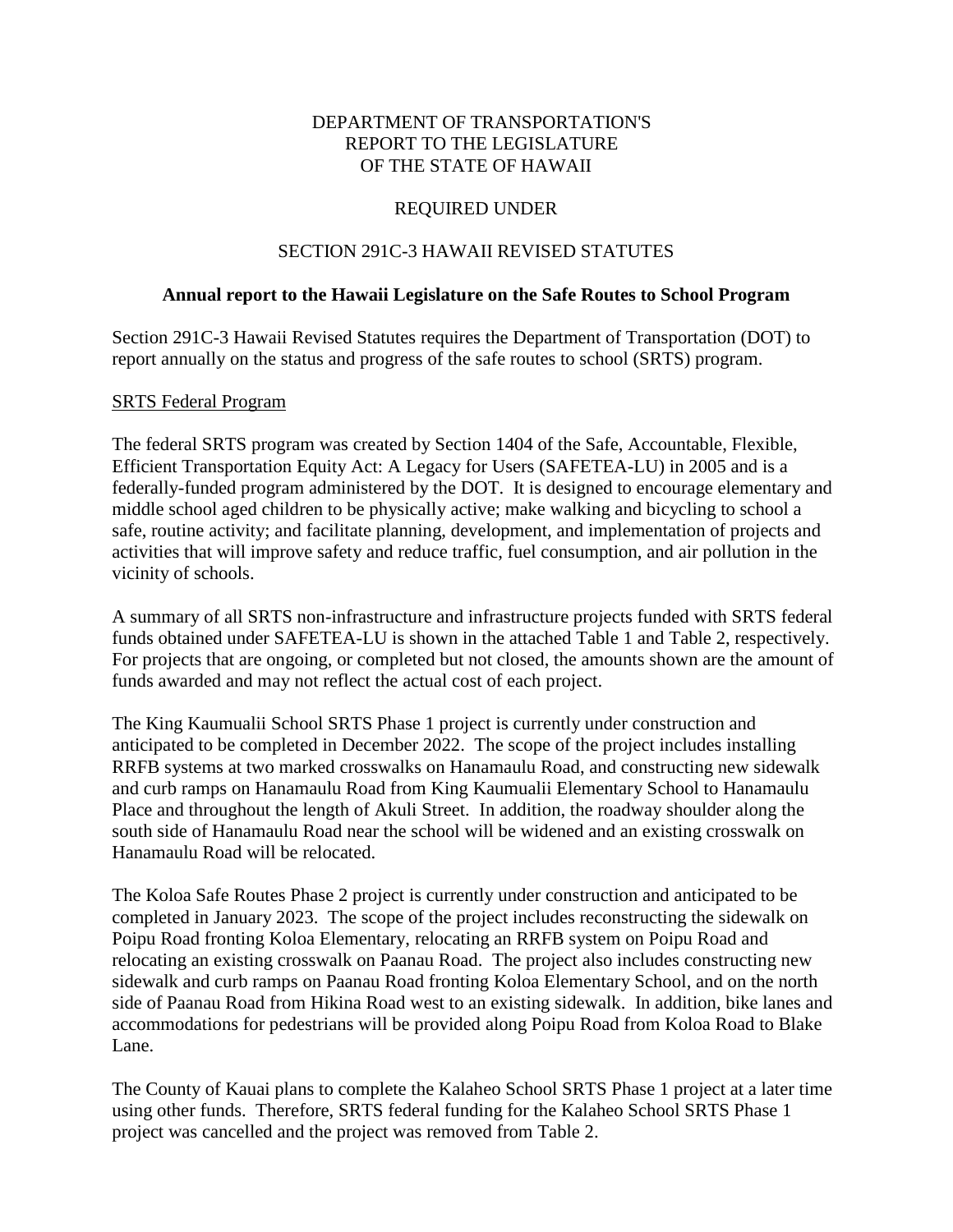The seventh round of Call for Applications to award SRTS federal funds obtained under SAFETEA-LU for non-infrastructure projects only is anticipated to be issued in February 2022. Applications that are received will be evaluated and ranked.

In addition to SRTS federal funds obtained under SAFETEA-LU, both SRTS infrastructure and non-infrastructure projects are currently eligible for federal funds under the transportation alternatives program, highway safety improvement program and other programs.

#### SRTS Program Special Fund:

Act 317 (2012), signed into law on July 10, 2012, created county-level SRTS programs and established a state SRTS program special fund. A surcharge fee on certain moving violations is deposited into the SRTS program special fund. The DOT adopted Chapter 19-109 of the Hawaii Administrative Rules (HAR) entitled "Safe Routes to School Program Special Fund" and distributed funds from the SRTS program special fund to counties for fiscal years 2014 to 2020. Table 3 shows the amount of funds distributed to each county.

Act 9 (Special Session 2021), signed into law on July 20, 2021, requires that the legislature appropriate funds from the SRTS special fund to counties. Act 9 also requires each county to submit an annual report on the status and progress of its county SRTS program to the legislature. Therefore, we are in the process of repealing Chapter 19-109, HAR and the DOT will not distribute funds from the SRTS Program Special Fund to counties. In addition, we defer to legislative reports submitted by counties for the status of county SRTS efforts that used funds obtained from the SRTS program special fund.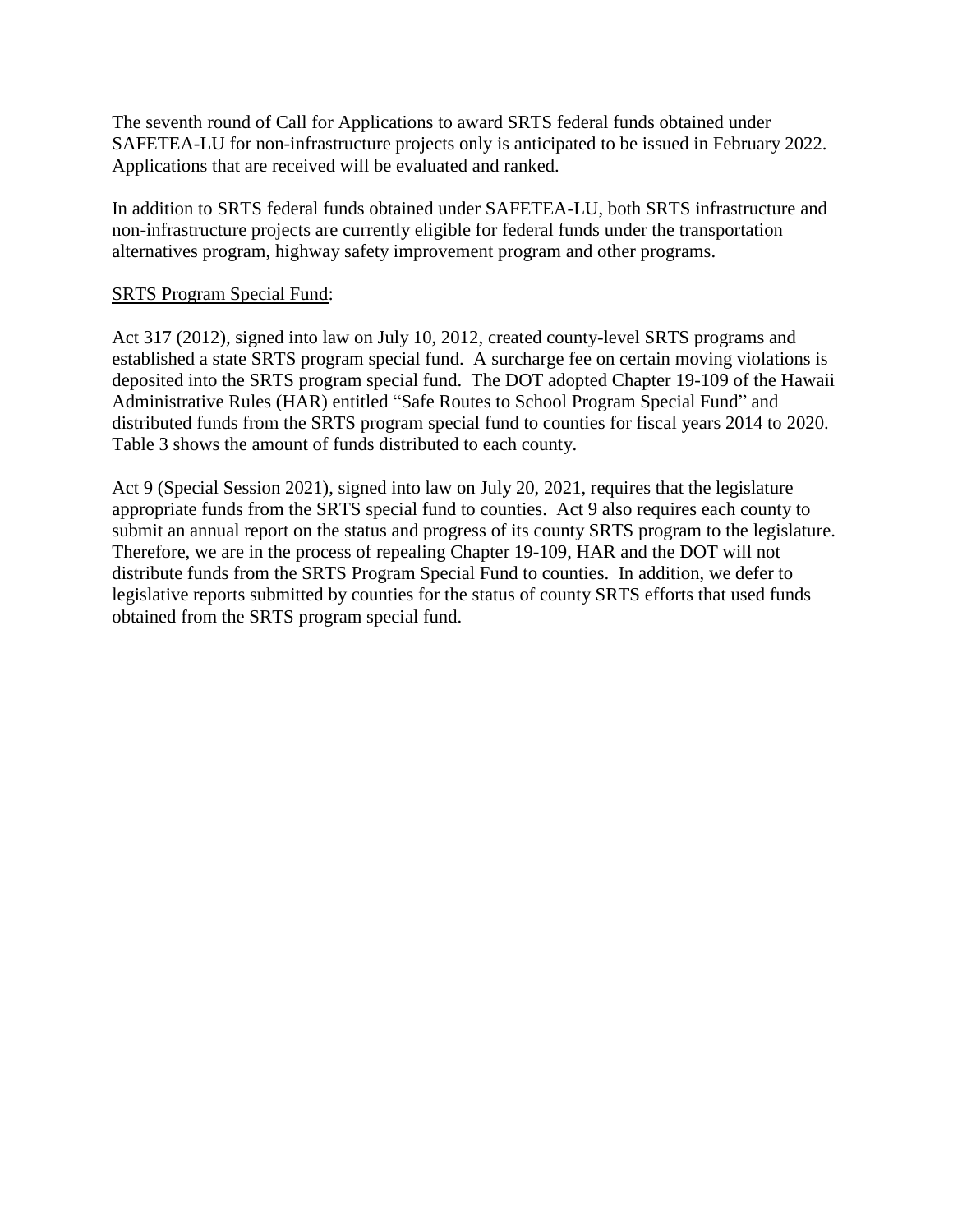| Award   | Project Title                 | Facie 1. Twil-filliasu actuic 1 fojects 1 unucu with SKTS SAT LTLA-LO 1 unus<br>Awardee | Amount    | <b>Status</b> |
|---------|-------------------------------|-----------------------------------------------------------------------------------------|-----------|---------------|
| Date    |                               |                                                                                         |           |               |
| 5/30/08 | Non-Infrastructure Public     | State of Hawaii DOT                                                                     | \$162,662 | completed     |
|         | <b>Service Announcements</b>  |                                                                                         |           |               |
| 5/30/08 | <b>Safe Routes to School</b>  | <b>State of Hawaii</b>                                                                  | \$13,280  | completed     |
|         | <b>Awareness Project</b>      | Department of Education                                                                 |           |               |
| 6/9/08  | West Hawaii Safe Routes       | <b>PATH</b> - Peoples                                                                   | \$34,231  | completed     |
|         | to School Program             | <b>Advocacy for Trails</b>                                                              |           |               |
|         |                               | Hawaii                                                                                  |           |               |
| 6/9/08  | Ride to Live, Live to Ride    | Honolulu Police                                                                         | \$48,202  | completed     |
|         |                               | Department                                                                              |           |               |
| 6/10/08 | <b>SRTS</b> for Dole Middle   | Kokua Kalihi Valley                                                                     | \$12,226  | completed     |
|         | School                        |                                                                                         |           |               |
| 4/10/14 | Fern Elementary School        | Michaels Community                                                                      | \$39,058  | completed     |
|         | <b>SRTS</b>                   | Services Corporation dba                                                                |           |               |
|         |                               | <b>Better Tomorrows</b>                                                                 |           |               |
| 4/10/14 | Putting Our Plans to          | <b>PATH</b> – Peoples                                                                   | \$6,029   | completed     |
|         | Work                          | <b>Advocacy for Trails</b>                                                              |           |               |
|         |                               | Hawaii                                                                                  |           |               |
| 4/10/14 | Get Fit Kauai SRTS            | University of Hawaii at                                                                 | \$19,809  | completed     |
|         |                               | Manoa Office of Public                                                                  |           |               |
|         |                               | <b>Health Studies</b>                                                                   |           |               |
| 7/29/16 | Campaign to Utilize Safe      | <b>Wilson Elementary</b>                                                                | \$5,036   | completed     |
|         | <b>Routes to Wilson</b>       | School                                                                                  |           |               |
|         | Elementary                    |                                                                                         |           |               |
| 9/13/18 | Hawaii Island Schools         | <b>PATH</b> - Peoples                                                                   | \$20,735  | completed     |
|         | <b>Bicycle and Pedestrian</b> | <b>Advocacy for Trails</b>                                                              |           |               |
|         | <b>Education and Safety</b>   | Hawaii                                                                                  |           |               |
|         | Program                       |                                                                                         |           |               |

Table 1: Non-Infrastructure Projects Funded with SRTS SAFETEA-LU Funds